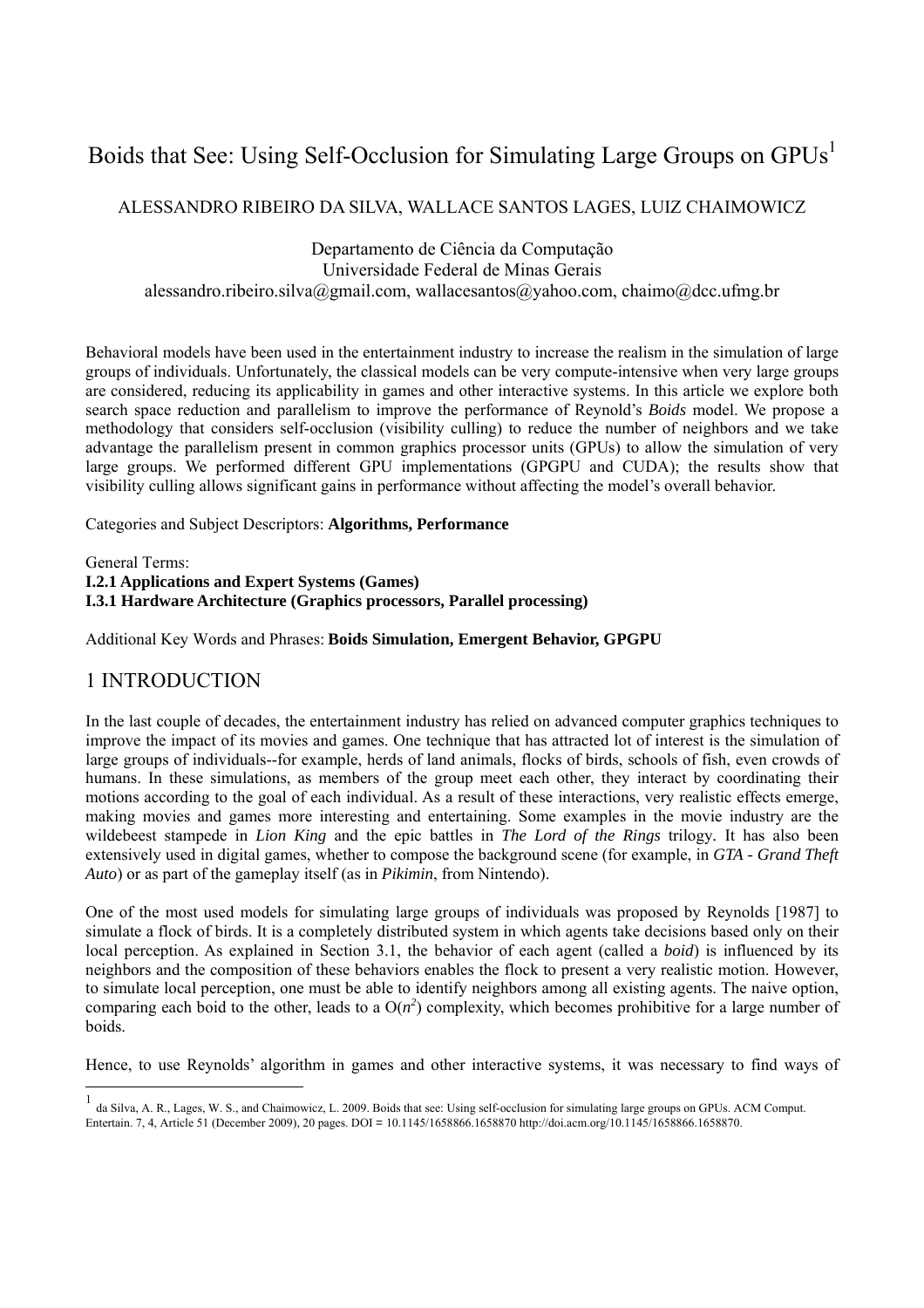improving its performance. One path for improvement is to limit the search space when selecting the neighbors in order to avoid the  $O(n^2)$  worst case. Another possibility is to use the graphics processor unit (GPU) to perform parts of the algorithm, taking advantage of the high level of parallelism in this specialized hardware.

In this article we propose a methodology that estimates self-occlusion, that is, the possible occlusion caused by a boid in view of the other boids during flight. In this way we can reduce the number of neighbors considered in the computations by discarding boids that would be invisible due to the presence of other boids. We then tested our methodology with two different GPU implementations: one using the Cg shader language and techniques for general-purpose computation on GPUs (GPGPU), and the other using the Nvidia's compute unified device architecture (CUDA), a software platform created by Nvidia for massively parallel high-performance computing on GPUs [Halfhill 2008]. We perform experiments with a large number of boids and discuss the main characteristics of these implementations.

This article is organized as follows: in the next section, we discuss some related work regarding the simulation of large groups of individuals. Section 3 explains Reynold's model and provides some background about visibility culling and GPU programming. In Section 4, we describe the GPU implementation, and in Section 5, we present the self-occlusion estimation methodology. Experiments are presented and discussed in Section 6, followed by the conclusions and possibilities for future work in Section 7.

## 2 RELATED WORK

The first behavioral models for the simulation of a large number of agents appeared as extensions of particle systems used to model water, fire, grass, and atmospheric effects [Reeves 1983]. Shortly after that, Reynolds presented a distributed model for controlling flocks of birds that considered interactions between agents [Reynolds 1987]. As will be explained in the next section, Reynold's model considers that each agent is subjected to forces that make it move together with its neighbors. Since this seminal work, several models and applications have been proposed in diverse areas such as human crowd simulation [Thalmann and Musse 2007], artificial life [Terzopoulos et al. 1994], and even robotics [Marcolino and Chaimowicz 2008].

Unfortunately, the cost of finding neighbors and computing the resultant forces in Reynolds' and other similar flocking models can be very expensive for larger groups. Thus, some researchers have been studying ways of alleviating this problem. One of the main research thrusts in this area is to distribute the computation to multiple processors / computers. Quinn et al. [2003] presented a parallel pedestrian movement model running over 11 processors, Linux-based multicomputer with MPI. They were able to simulate and render the motion of tens of thousands of pedestrians in real time using a manager/worker organization. In 2006, Reynolds implemented his model using Playstation3 hardware [Reynolds 2006]. He was able to concurrently simulate and display simple crowds of 15,000 individuals at 60 frames per second. Since the number of individuals is large and the global behavior changes slowly, many researchers decoupled simulation updates from rendering [Reynolds 2006; Treuille et al. 2006]. For example, in the Reynolds [2006] implementation, only 1/8 of the individuals are updated at each frame. As long as the position is properly updated, errors are very difficult to observe.

Other researchers explored the high level of parallelism of graphics processors to speedup the processing and display of large crowds. Chiara et al. [2004] presented a massive simulation and rendering of a behavioral model using graphics hardware. They rendered a 3D scene with a flock of 8000 animated bird models at 20 frames per second (fps). They used vector fields to manage obstacle avoidance and a heuristic to avoid recomputing the behaviors when the list of neighbors does not change. Courty and Musse [2005] used the GPU to compute a physics-based animation model which considers the influence of gaseous phenomena in the behavior of the crowd. This system, called *FastCrowd*, ran a crowd of 10,000 individuals at 50 fps without visualization and at 35 fps using impostors. The behavior model is very complex and includes new psychophysical forces. In [Drone 2007] there is a good overview about different techniques for the implementation of particle systems in GPU.

Another way to improve performance is to mix the parallel implementation with spatial hierarchies to quickly exclude individuals too far to influence the one being computed. Instead of searching the whole population, this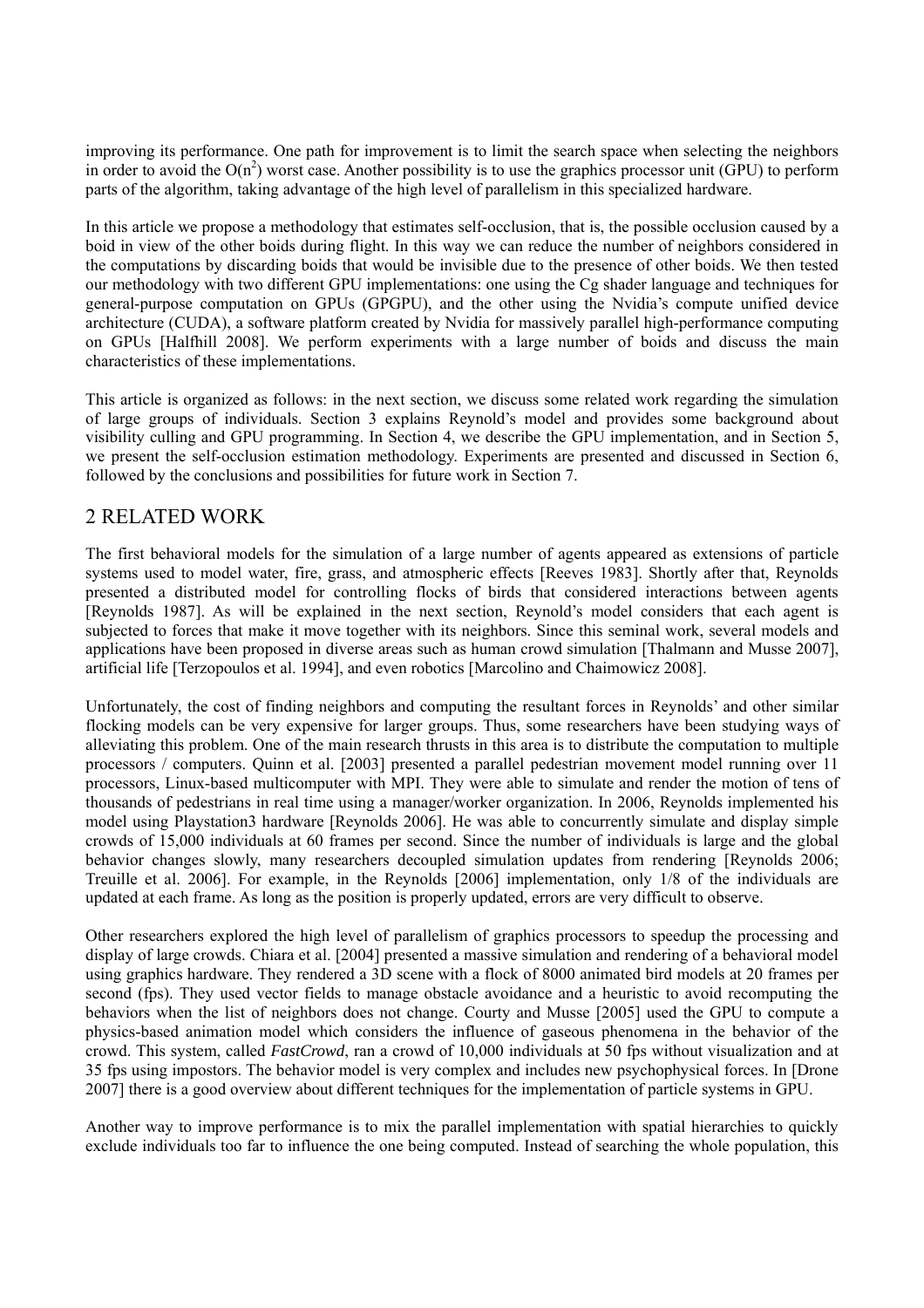enables a local search in a presorted structure, thus lowering the asymptotical complexity. For example, Shao and Terzopoulos [2005] used a hierarchical data structure to simulate a large number of pedestrians moving in a virtual environment. For GPU computation, the most common data structure is the regular grid. Breitbart [2008] presents an implementation of Reynolds model running over the CUDA CuPP framework. Besides various strategies to create and process the grid, the author also proposes a dynamic grid, which uses CUDA shared memory to accelerate the neighbor search. Passos et al. [2008] developed a GPU implementation using CUDA that is able to simulate a large group of boids at near 30 fps without using an explicit data structure for searching.

As mentioned before, this article explores both the reduction of the search space and the use of parallelism to improve the boids algorithm. Our main contribution is a novel methodology that considers only "visible" boids in the computation, that is, each boid considers only those neighbors that are not occluded by others. This is especially useful for very dense populations. We implement this approach in GPU using different techniques: GPGPU and CUDA, and discuss some characteristics of both implementations.

### 3 BACKGROUND

### 3.1 Reynolds Boid Model

In this article we implement the original model proposed by Reynolds [1987] for simulating a flock of flying creatures, called *boids*. This model consists of three basic steering behaviors (*separation*, *alignment,* and *cohesion*) that describe how an individual boid moves according to the positions and velocities of its neighbors. An intuitive description of the behaviors is shown on Figure 1.

The first behavior, *separation*, prevents the boids from colliding. The steering force is computed as the average of the difference vector between the current boid position and every neighbor (Figure 1(a)). The *cohesion* behavior moves the boid towards the center of his local neighborhood. The steering force is computed to move the boid towards the average position of the neighbors (Figure 1(b)). Finally, *alignment* is the behavior that makes the boids fly in the same direction. The steering force is computed in such a way that the boid will align itself in the same direction as the average group direction (Figure 1(c)).



Fig. 1. The steering behaviors: (a) separation; (b) cohesion; (c) alignment (adapted from Reynolds [1987]).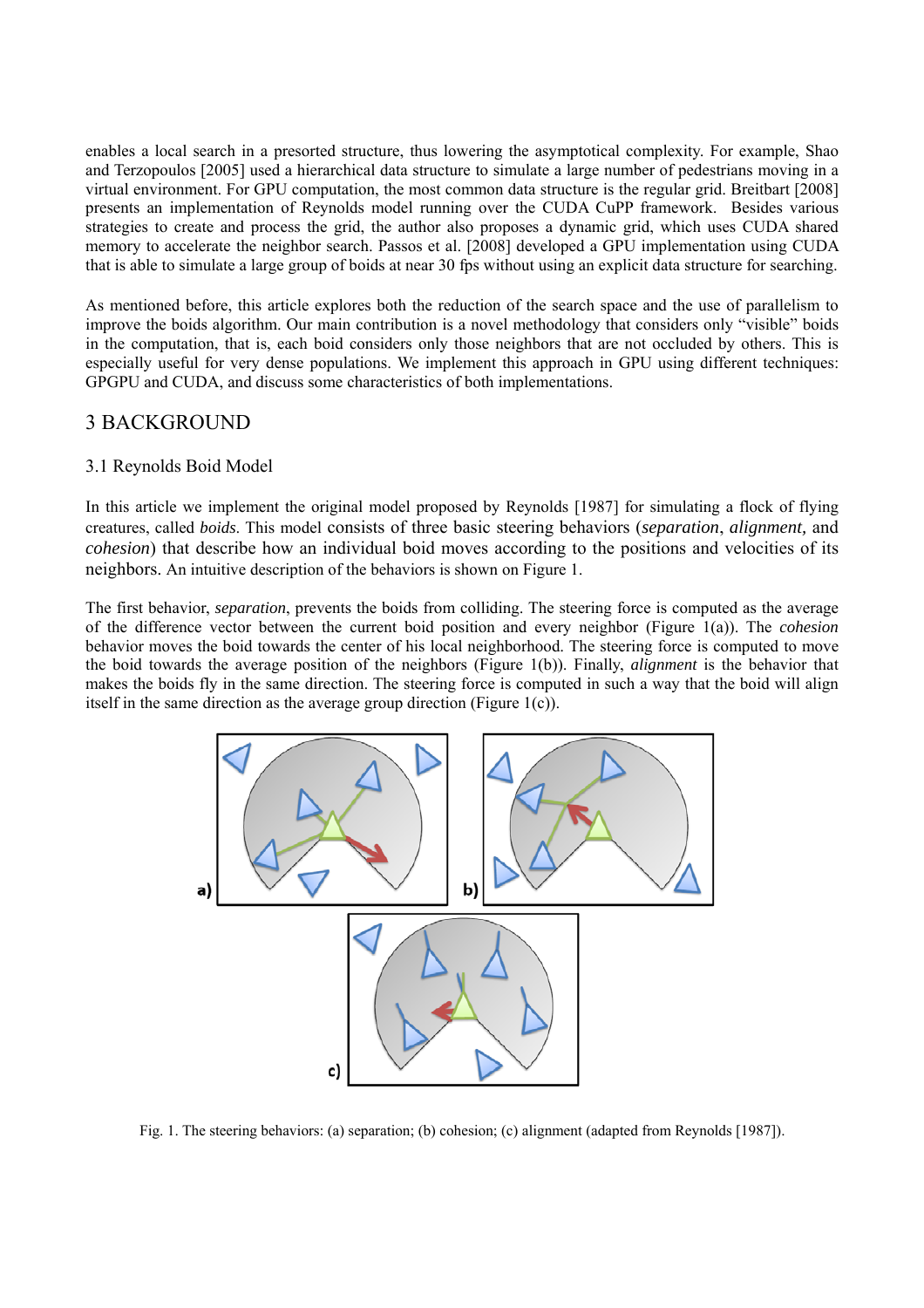At each simulation step, the steering force is applied to the current position of every boid, and a new position is computed according to the resultant velocities. Since this is a dynamical system with lots of interactions, it is very difficult to predict the final group behavior. Hence, it is normally called *emergent behavior*.

An important characteristic of this model is to determine the neighborhood of each boid. This is normally implemented using a "field of view" that can be described by a maximum viewing distance and viewing angle, as shown in Figure 2. Only boids inside this field of view are considered for computing the steering behaviors. As will be explained in Section 4, we augment this concept of "field of view" to also consider occlusion in order to improve performance when simulating a large number of boids.



Fig, 2. Agent visibility (adapted from Reynolds [1987]).

### 3.2 Visibility Culling

The goal of visibility culling is to quickly reject those parts of the scene that are not visible from a given viewpoint. In computer graphics, occlusion culling is used to avoid processing or drawing such parts of the scene. In our work, visibility is used to avoid computing the influence of occluded boids. From the taxonomy proposed by Cohen-Or et al. [2000], the more relevant classifications for this work are as follows:

*Point vs. Region*: Point algorithms perform the computation with respect to the location of the current viewpoint only, whereas from-region performs a computation valid for a region of the space. From-region visibility has its cost amortized over time, but usually requires longer processing.

*Image precision vs. Object precision*: Object precision methods use the raw objects in their visibility computations. Image precision methods, on the other hand, operate on the discrete representation of the objects after they are rendered into images.

*Conservative vs. Approximate*: Conservative techniques overestimate the visible set; approximate techniques may fail to include the entire visible set as a trade-off for speed.

The technique employed in this work can be described as an approximate from-point visibility algorithm. In particular, we approximate visibility based on the volumetric representation of the scene. Instead of performing geometric visibility computations, we compute for each voxel the density of boids and approximate the visibility between regions by computing the volume opacity between them. This idea was first proposed by Sillion [1995] in the context of a radiosity system. Volumetric visibility was also independently developed by Klosowski and Silva [2000].

#### 3.3 GPU Programming

There are two different ways to use GPU computing power for generic programming. The first option is to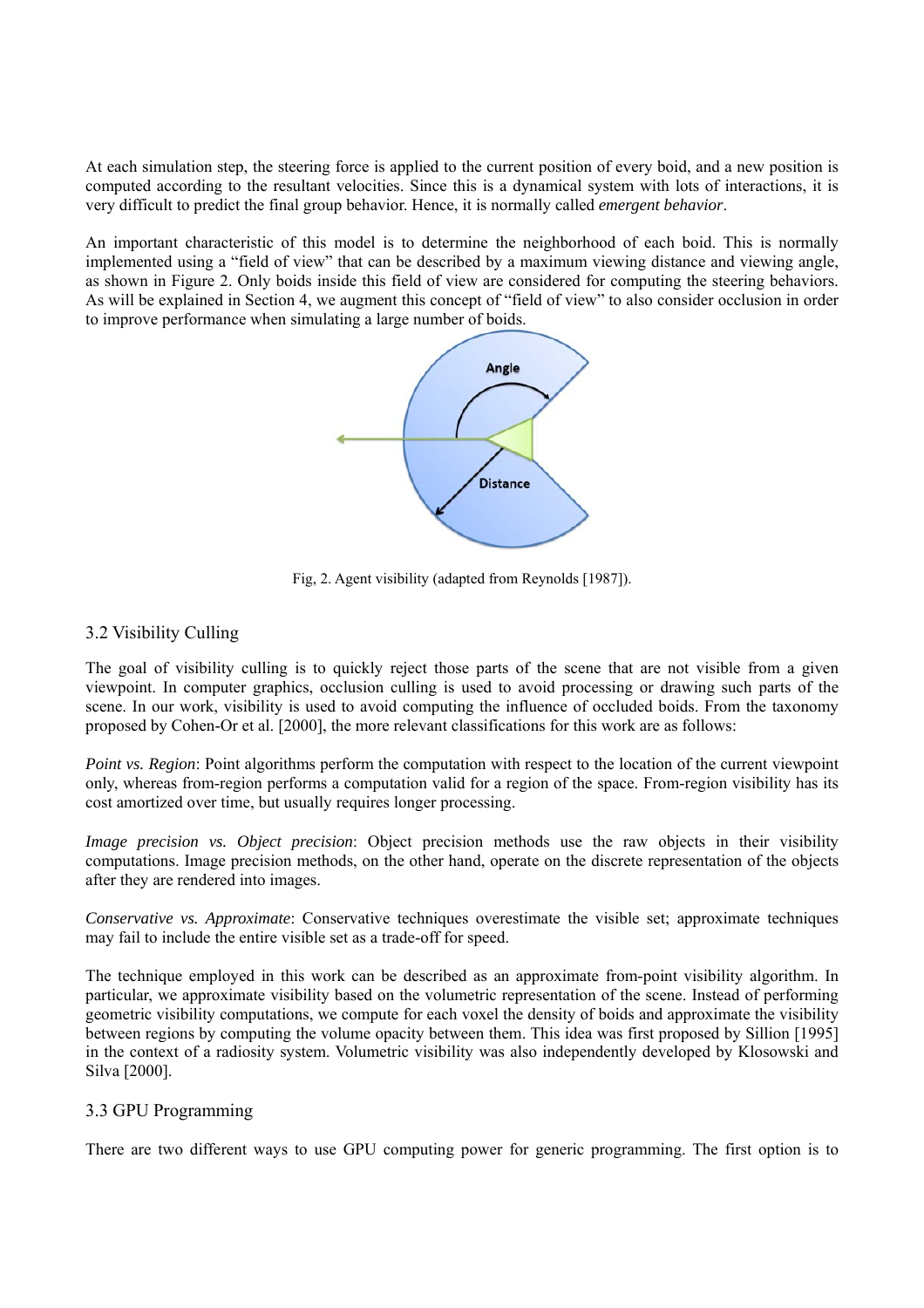encode the data into textures or geometry and write the algorithm as a standard graphics shader [Owens et al. 2007]. In this case, the algorithm is implemented as an OpenGL or DirectX program and executes as a graphics application. This approach is called *general-purpose computing on GPU* (GPGPU), and has been used in other, similar work [Kolb et al. 2004; Chiara et al. 2004; Courty and Musse 2005].

Another option is to use the recently developed architectures that give access to the GPU directly from standard programming languages. Among them we may cite CUDA (compute unified device architecture) from Nvidia, Stream from AMD or the OpenCL (Open Computing Library) from the Khronos group. This approach does not require mapping the input data to graphics primitives, and enables more flexibility such as scattered reads and writes.

### 4 IMPLEMENTATION

We implemented the boids model and our visibility algorithm using both shaders (GPGPU) and CUDA. In the shader implementation, we used the Cg (C for graphics) language with the OpenGL API. In the next section we describe the main characteristics of both implementations.

#### 4.1 Data Mapping

To describe the state of each boid, we need to store the following data: one translation vector, two orientation vectors (z and y axes) and a 3D force vector.

In the GPGPU programming model, we must encode the input information as graphics primitives to send them into the GPU. Hence the state of each boid is mapped into four RGBA textures. Since the graphics pipeline cannot be used to read and write at the same time, we used two copies of each texture. After each simulation step, input and output textures are switched (ping-pong buffering). Since the maximum 1D texture length allowed in our GPU is about 8K, we used a function to map 1D address to a 2D address. The mapping function is defined by the equation below. Figure 3 shows this mapping in a graphical form. This mapping was applied to every data addressed by a one-dimensional coordinate. It will be referred as a virtual index, since it does not represent the real address sent to the graphics API.

$$
Tex2D = \left[\begin{array}{c} x \\ y \end{array}\right] = \left[\begin{array}{c} 1D\text{ index mod }TexWidth \\ \lfloor 1D\text{ index}/TexWidth \rfloor \end{array}\right].
$$

Fig. 3. Mapping of a 1D virtual index (a) to a 2D texture (b).

CUDA allows a different mapping process. Basically, there are three main types of memory in CUDA: global,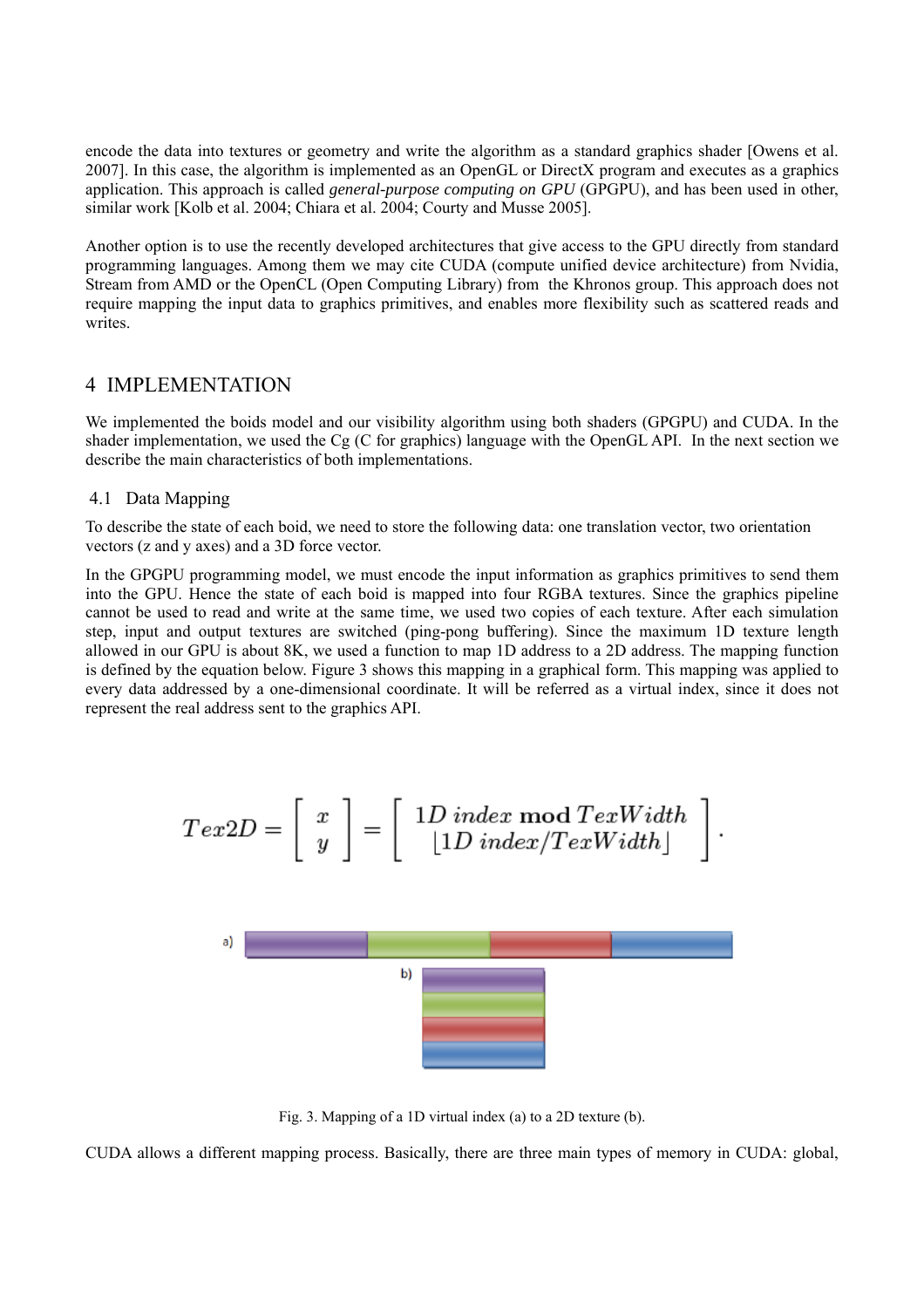texture, and shared memory. The global memory is not cached, and is therefore slow. Texture memory implements cache logic in hardware and is persistent across thread blocks. Finally, shared memory is a very slow latency (1 cycle) memory divided into 16k chunks. However, it is not persistent across blocks and must be managed by the application.

We implemented two versions of the algorithm: The naive implementation uses the global memory to store several contiguous arrays representing the boid's information. Each array is allocated twice, so that the current step can use information from the previous step.

In the optimized implementation, there is only one set of arrays in global memory. Each array, however, has a corresponding copy in texture memory that is used for kernel reads. The data in the texture memory is kept updated by using a CUDA operation to copy it from global to texture memory. The data is read from the textures using the same mapping shown in Figure 3.

#### 4.2 Data Structure

The cost of neighbor search can be accelerated by using spatial indexing structures. We used a uniform grid because it has a constant cost to build and is easy to evaluate inside the GPU. Other recursive structures, although more efficient, require costly maintenance and are more complex to construct. The structure used is shown in the Figure 4: there is a regular division in the space in the three axes that indexes lists of boids.



Fig. 4. Mapping of the 3D world to grid space and linked list indexing.

In the GPGPU programming model, we encoded the grid structure as a 3D texture. Each position contains a virtual index to one boid. This index can be used to retrieve information about position, orientation, or force in another texture. To be able to store more than one boid per cell, we used a linked list. This was implemented using the fourth coordinate (w) as an index to the next boid in the same cell. A value of -1 means the list has reached the end. Figure 4 shows the mapping from the world space to the grid space, the mapping of the grid to a virtual index, and the list of elements inside the position array.

In the virtual index implementation, all indexes are stored with  $a + 1$  increment. In this way, it is possible to use a *memset* function to clear the grid content to zero. Inside the shader, all access and index conversions must subtract 1 from the elements to be accessed. A value of -1 after this operation means an invalid or null index.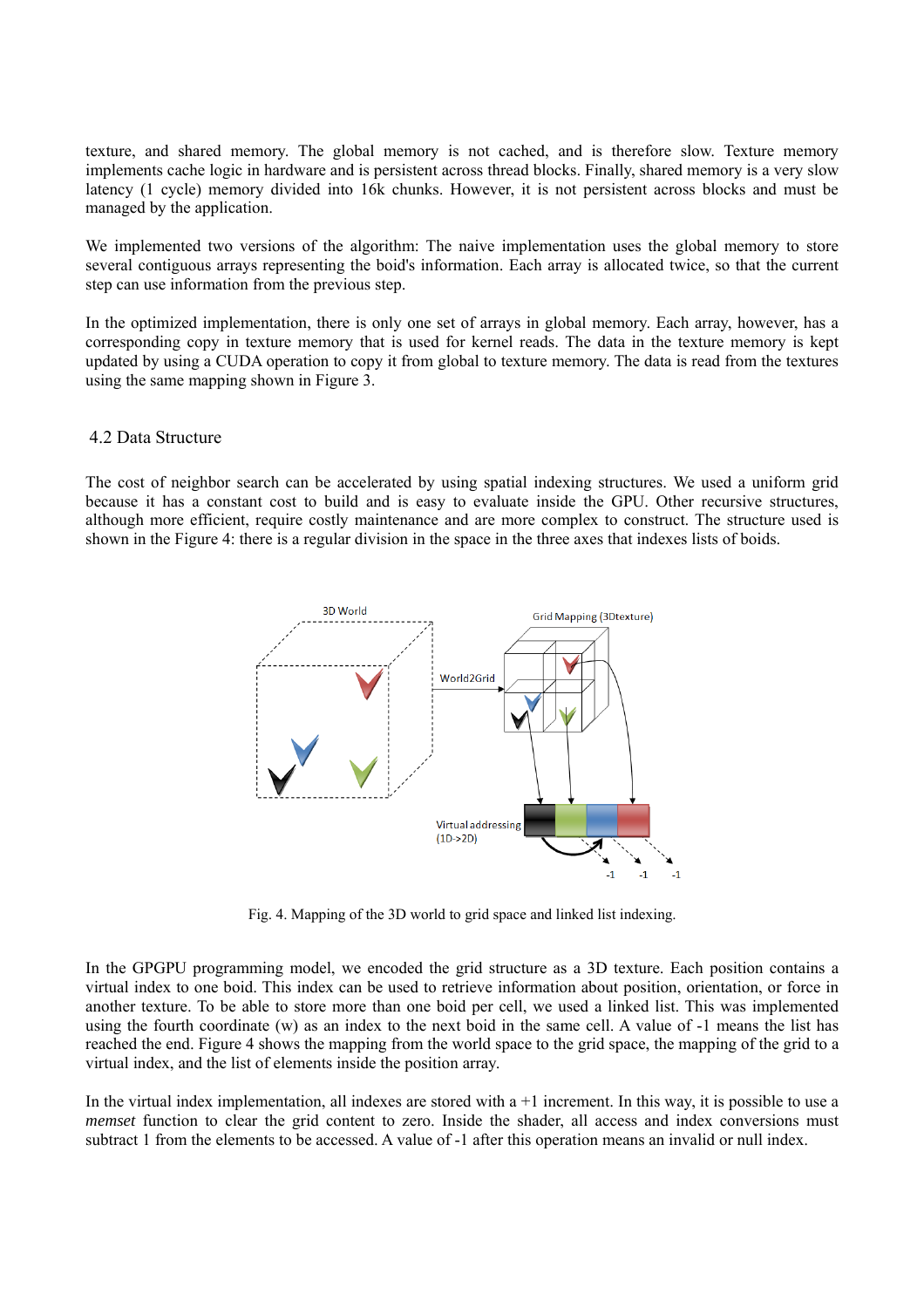In CUDA, we used an integer array as one grid. The access is possible according the mapping from 3D coordinate to a 1D index according to the following formula:

### $GridIndexID = x + y \times gridWidth + z \times gridWidth \times gridHeight$

#### 4.3 Algorithm

The execution flow of the algorithm can be divided into three distinct steps: (1) update the grid structure; (2) boids simulation is computed in the GPU; and (3) boids are rendered on the screen. These three steps are described next.

Step One: *Grid Update*. The objective of the first step is to associate each boid to a grid cell. This is necessary, since at each step boids move among them. In the shader version, the application downloads the texture containing the position from the GPU and uses the values to update the internal grid indexes and the indexes of the position list. So in this model, the grid construction is done on the CPU in  $O(m^3 + n)$ , where *m* is the grid dimension and *n* the number of boids. After the construction, the application uploads the updated textures back to the GPU (Algorithm 1(a)).

Algorithm 1(a). Shader grid structure construction algorithm.

| <i>Trigoriumi Tur. Shaaci gria su acture construction digoriumi.</i> |
|----------------------------------------------------------------------|
| 1: Pos ← download positions from GPU                                 |
| 2: Grid $\leftarrow$ clear grid content with zeros                   |
| $3:$ for $i \theta$ to n do                                          |
| 4: Pos[i]: $w \leftarrow 0$                                          |
| 5: GridIndex $\leftarrow$ Compute cell of pos <sup>[1]</sup>         |
| 6: if Grid[GridIndex] exists then                                    |
| 7: Pos[i]: $w \leftarrow$ next address pos + 1                       |
| $8:$ else                                                            |
| 9: Grid[GridIndex] $\leftarrow$ n + 1                                |
| 10: end if                                                           |
| $11:$ end for                                                        |
| 12: GPU Positions $\leftarrow$ upload Pos from CPU                   |
| 13: GPU Grid ← upload Grid from CPU                                  |
|                                                                      |

In the CUDA model, the grid is computed directly inside the GPU via the atomic operation *atomicExch*  (available on CUDA version 1.1), as shown in Algorithm 1(b).

Algorithm 1(b). CUDA grid structure construction algorithm.

- 3: unsigned int  $y = 5$  blockIdx.y\*blockDim.y + threadIdx.y;
- 4: int boidIndex =  $y*$ boidW+x;
- 5: int3 gridIndex = POS2GRID(readBoidPosition(boidIndex)); //the read changes if the program use textures

6: int gridPosition = GRIDindex1D(gridIndex);

- 7: int currentCell2boid = atomicExch( $\&$ grid[gridPosition], boidIndex);
- 8: boid  $next[boidIndex] = currentCell2boid;$

9:}

In the optimized CUDA version, after the grid kernel execution, there are two memory transfers: one from the

<sup>1:</sup>void computar\_grid(int\* grid, int\* boid\_next){

<sup>2:</sup> unsigned int  $\overline{x}$  = blockIdx.x\*blockDim.x + threadIdx.x;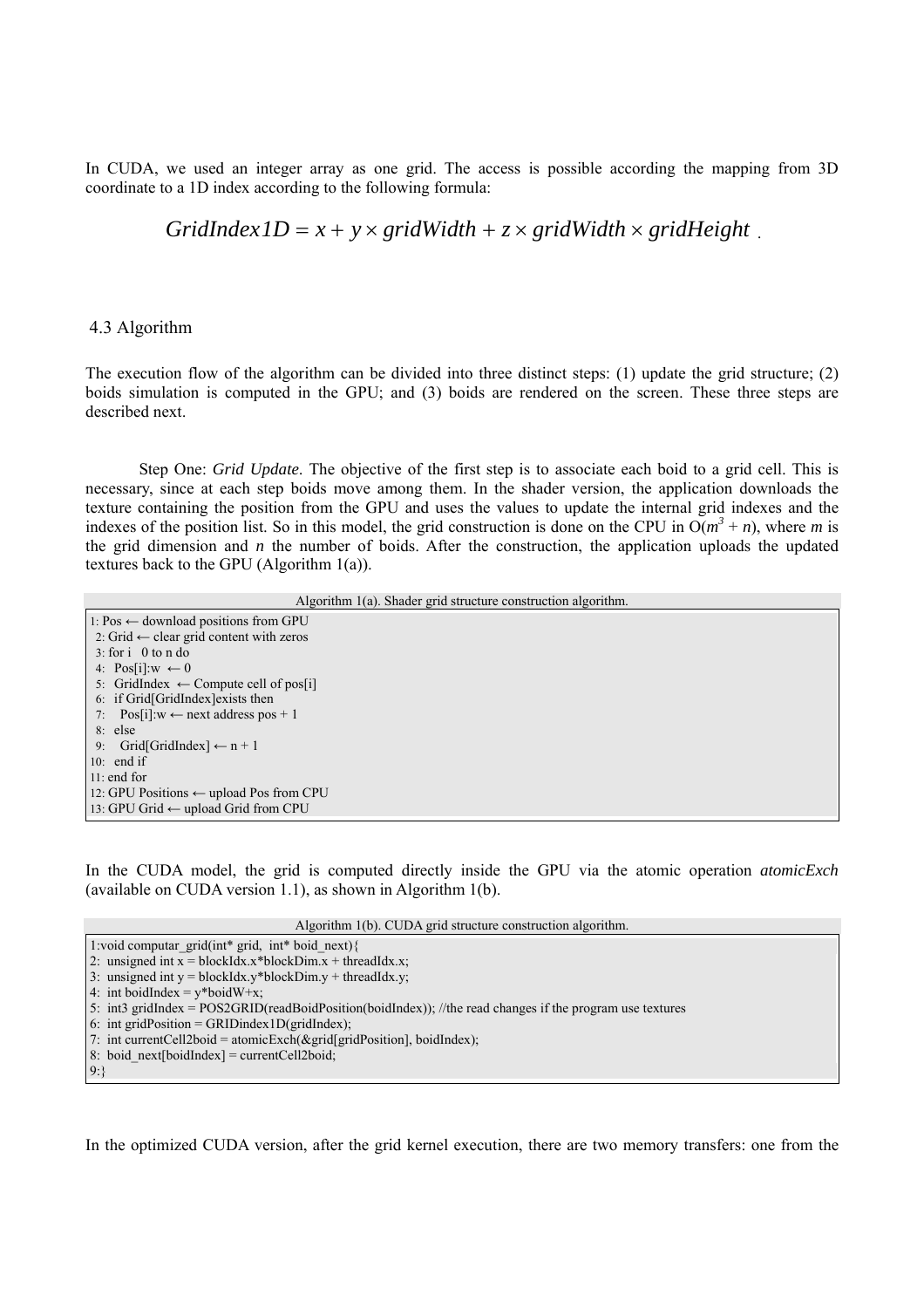array with the grid and the other from the array "next result" to their correspondent textures. Both algorithms use the same steps: (1) clear the indexes in the grid structure (Figure 5(a)); and (2) update it according to the boids position in the world space with the grid division. The update is made for each boid, as shown in Figure 5(b).



Fig. 5(a). Clearing the indexes in the grid structure.



Fig. 5(b). Updating according to the boids position in the world space.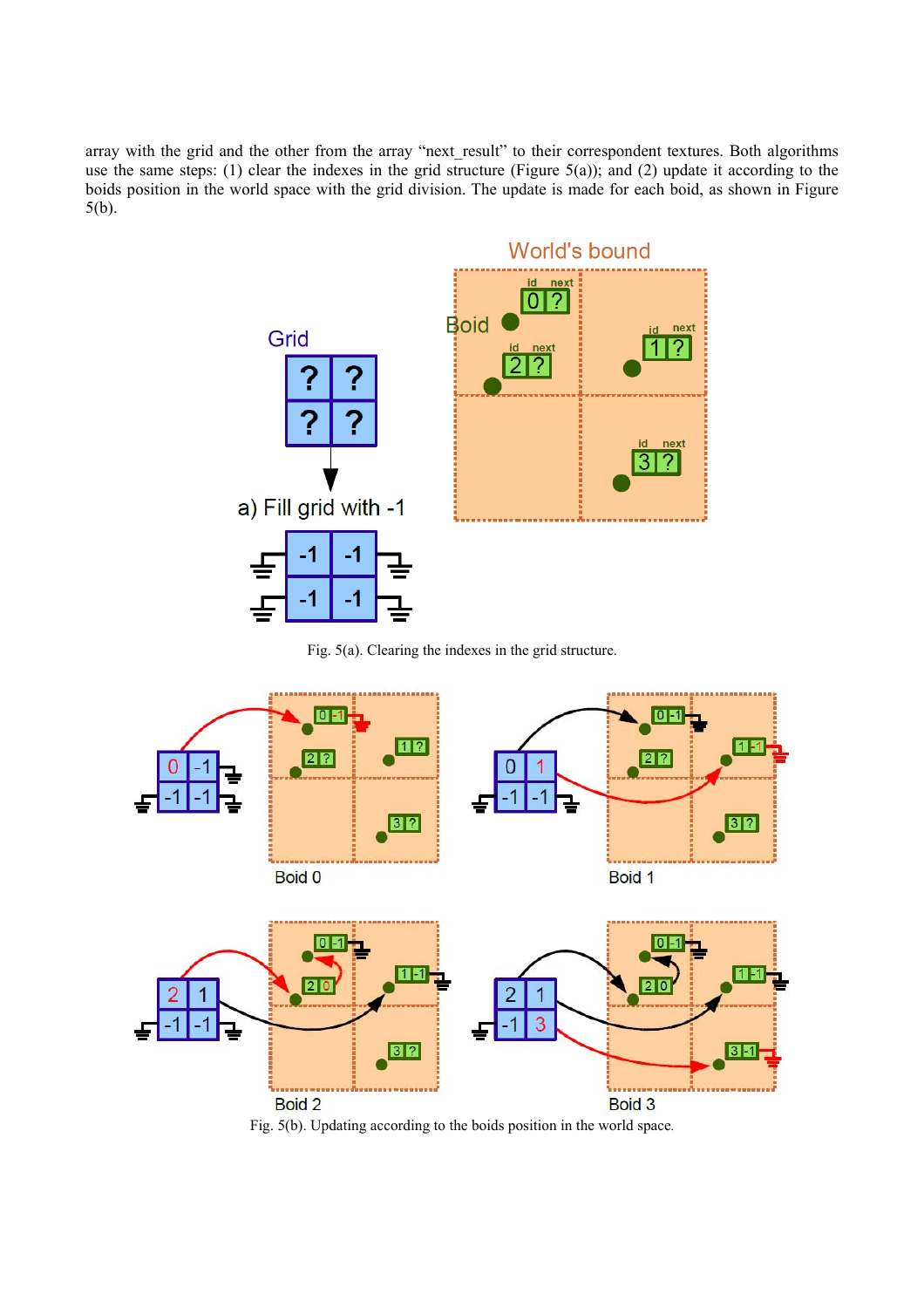Step Two: *Simulation.* The simulation step is done entirely inside the GPU in both models, including the search for neighbors and the calculation of the vector for each behavior. The grid is used to estimate the visibility for each boid (Algorithm 2).

| Algorithm 2. Simulation algorithm.                                                            |
|-----------------------------------------------------------------------------------------------|
| 1: GridPos ← Calculate the boid grid position                                                 |
| 2: for i $\leftarrow$ all the neighbor grid cell do                                           |
| 3: GridIndex $\leftarrow$ Compute cell of pos <sup>[1]</sup>                                  |
| 4: if i is visible then                                                                       |
| for $i \leftarrow$ all the neighbor in grid cell i do<br>5:                                   |
| if i is visible then<br>6:                                                                    |
| Update Cohesion, Alignment and Separation vectors<br>7:                                       |
| end if<br>8:                                                                                  |
| end for<br>9:                                                                                 |
| 10: end if                                                                                    |
| $11:$ end for                                                                                 |
| 12: Desired Velocity $\leftarrow$ force based on vectors                                      |
| 13: lerp ← linear interpolation factor                                                        |
| 14: Final Velocity $\leftarrow$ Previous Force + (Desired Velocity<br>Previous Velocity) lerp |
| 15: Final Translation $\leftarrow$ Translation + Final Velocity                               |
| 16: Update axis y and z                                                                       |
| 17: Store FinalTranslation; FinalVelocity; y and z                                            |

 Step Three: *Rendering.* To render the position of each boid, we used a static 3D model of a bird without texture. The model has 268 triangles and normals. The geometry was compiled in a display list [Shreiner et al. 2005]. Since an OpenGL display list is static, we added a parameter to index the information of each boid in the position array. Using this method, it is possible to render all the static models with only one API call, reducing considerably the overhead due to matrix calls.

#### 4.4 Grid Cell Visibility

To estimate visibility, three levels of tests are used to avoid unnecessary processing of grid cells and the individuals inside them.

 First Level: *Maximum Grid Level.* In the first test we select potential grid cells based on the max vision distance parameter. The output is a cube of cells with the local maximum cell count for all the directions of the grid  $(x,y,z)$  according to Equation 2 (Figure 6(a)).

$$
CellCount = \left\lceil \frac{visionDistance \times (GridSize - 1)}{WorldGridDimension} \right\rceil + 1.
$$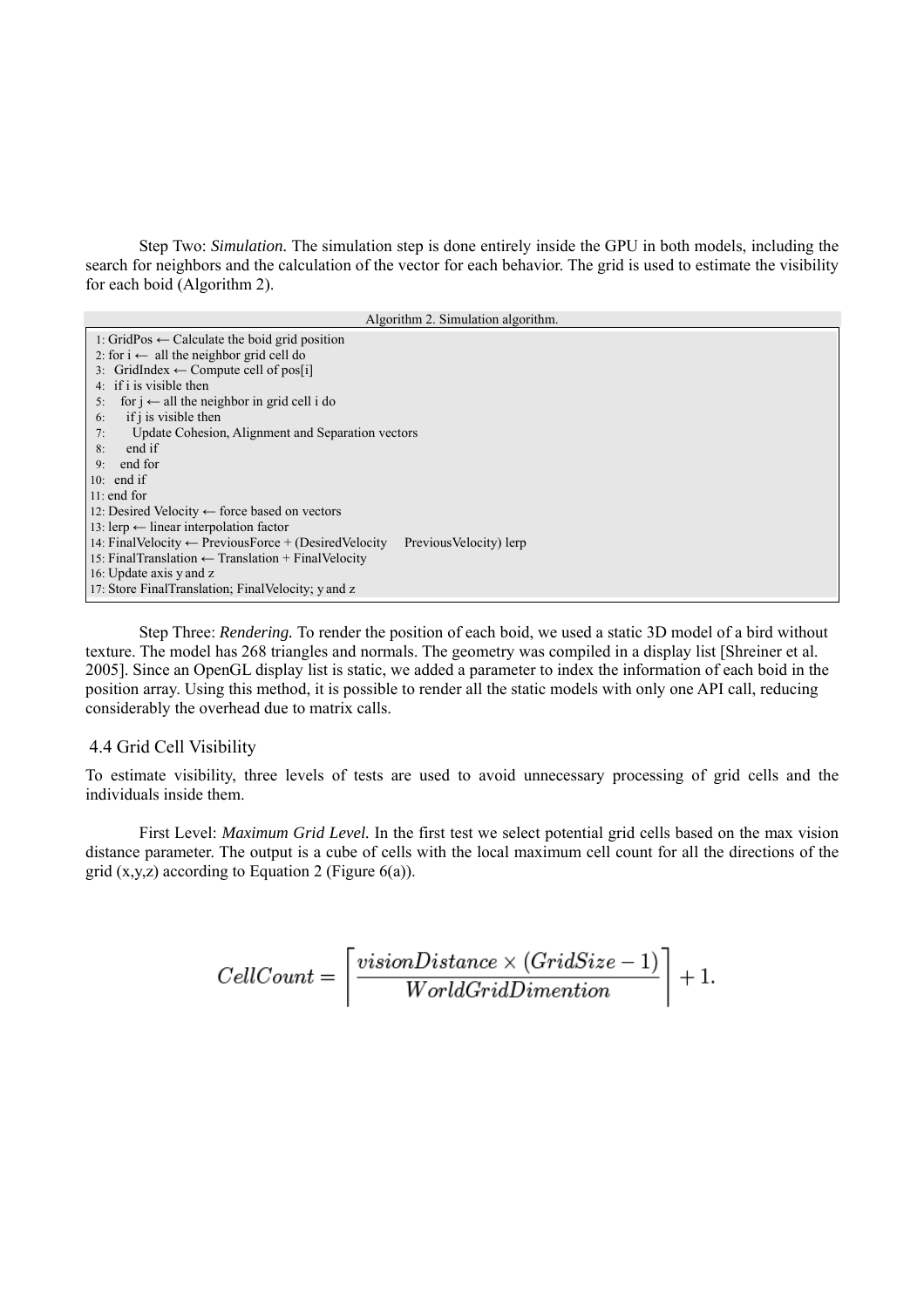

Fig. 6. Visibility tests: (a) maximum grid range; (b) sphere-cone test; (c) element test.

 Second Level: *Sphere-Cone Test.* This test filters the grid cells that are not visible using sphere-cone collision. First we define spheres for each cell using the grid center as the sphere center and half of the cell diagonal as the sphere radius. From the element orientation we construct a inverse rotation matrix that puts each grid cell sphere in the element local space. The cone/sphere test executes as a 2D test using the length of the sphere from local Z axis. Figure 7 shows the result of each calculation. In a) we have the grid cell sphere in grid space, b) shows the sphere after the inverse transformation, c) shows the 2D test space. Notice that the scale is not important to determine the cone visibility test since the ratio between the cone and the sphere will be the same. The output of this test is a grid cell filtered accordingly the element view (Figure 6b).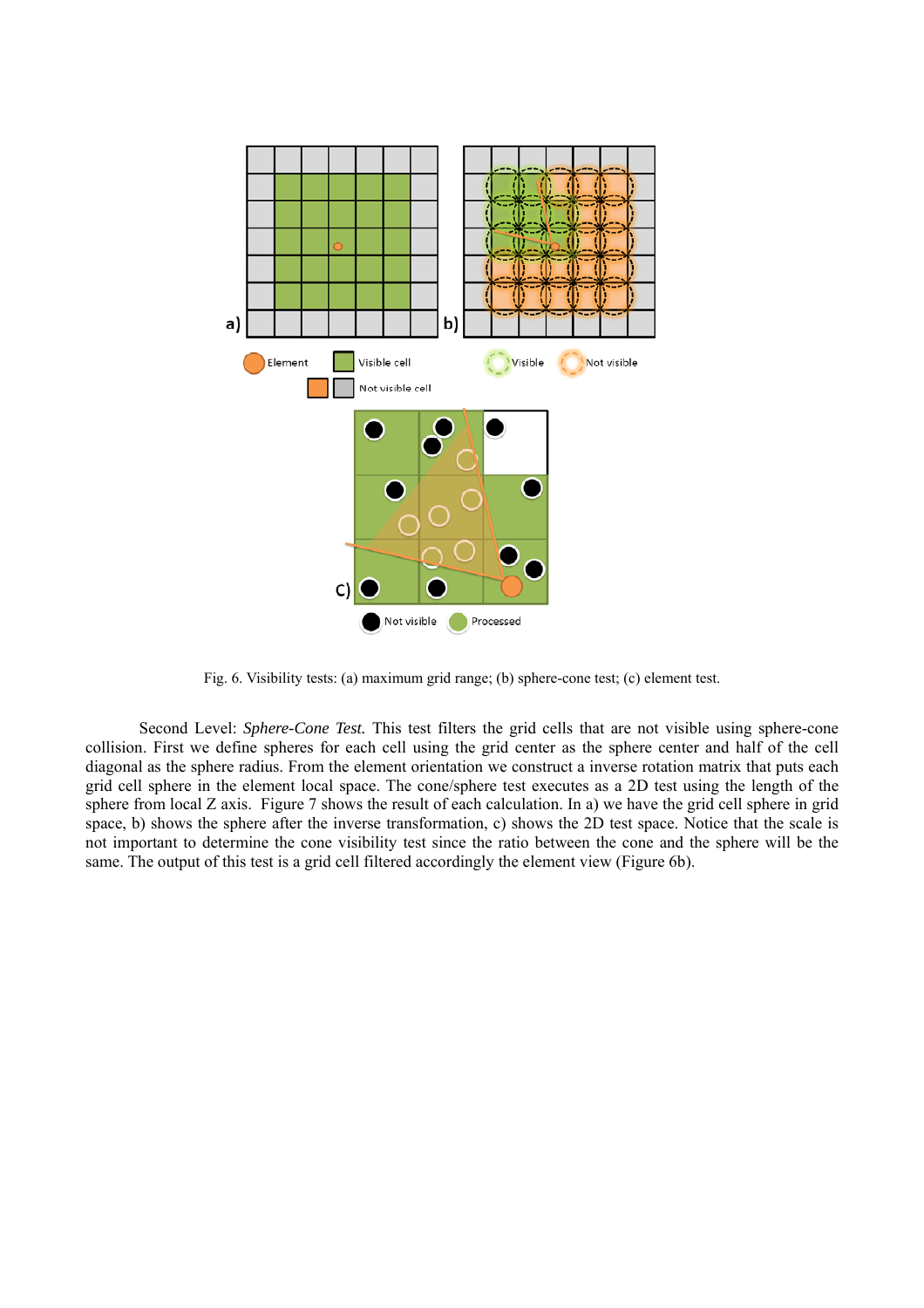

Fig. 7. (a) The grid cell sphere in grid space; (b) the grid cell sphere in the element local space; (c) the 2D space for the cone test.

Third Level: *Element Test.* After we know of all the visible cells, we iterate over all lists inside of them and test each element against the boid field of view. As output we have a list of the boids inside the field of view. This is the list used in the behavior calculation (Figure  $6(c)$ ).

# 5 ESTIMATING SELF-OCCLUSION

In order to improve performance and allow the simulation of a very large number of entities, we propose a new methodology to compute neighbors with Reynold's algorithm. The basic idea is that although many individuals are inside a boids regular field of view, not all of them would actually be seen in a real situation, mainly in a much cluttered environment.

 The algorithm to estimate the visibility iterates over the grid cells from inside to outside, as shown in Figure 8.



Fig. 8. Layer iteration. As the blocks become lighter, the layer is increased.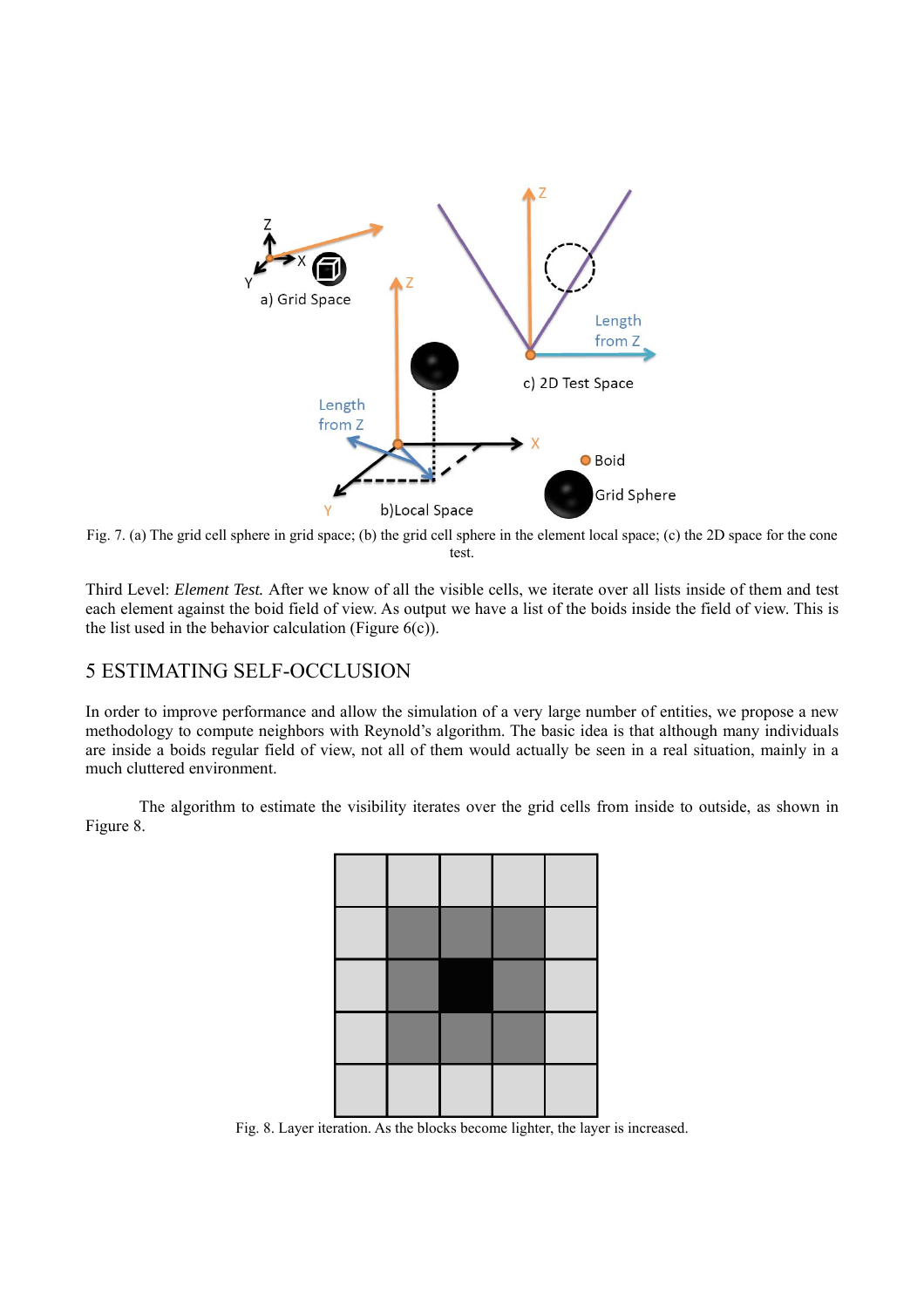We stop the search when the number of processed neighbors reaches the minimum visibility density or when the maximum vision range is exceeded. In Figure 9, the minimum visibility density of four neighbors is reached before the maximum vision range, and there are many neighbors discarded from processing. Since the number of boids is only an estimative of the real occlusion, we may at times not consider boids that would otherwise be included in the behavior computation; this situation is depicted in Figure 10. This may change the behavior of the flock, especially if the number of boids being simulated is small. Another important issue regarding the simulation is grid density (elements per grid cell). When a fixed number is used, if the density is too low the algorithm will discard a lot of empty cells, and if the density is too high the algorithm will iterate over a lot of elements, even when most of them are not visible.



Fig. 9: Using visibility to cull boids.



Fig. 10. A problem when the neighbors do not occlude another visible neighbor.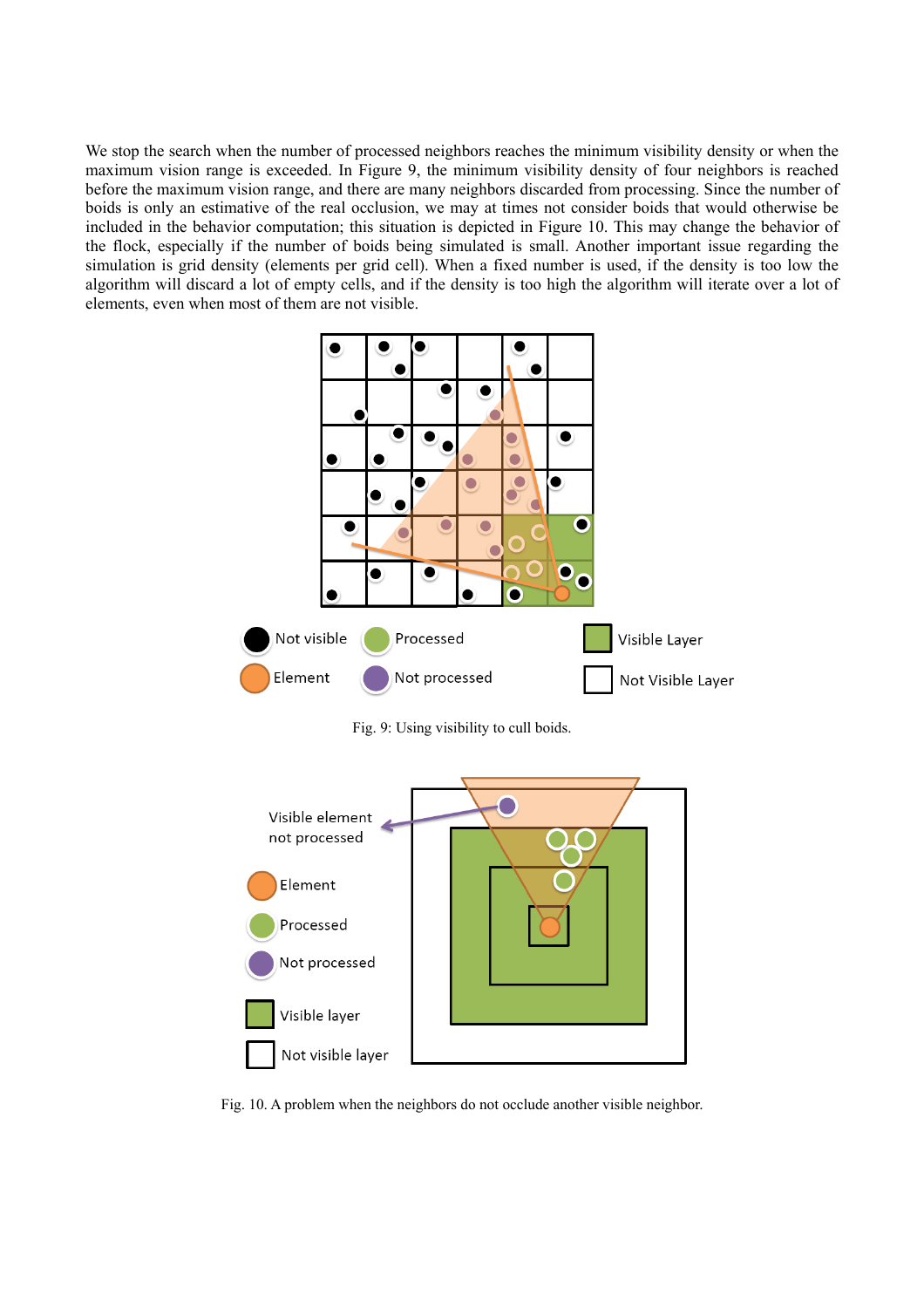We tried to create a grid with a more uniform distribution by changing the size of the grid in accordance with the number of boids being simulated. The size of the grid is given by the equation below, which considers the total number of boids and the desired density.

$$
gridSize = \left\lceil \sqrt[3]{\frac{TotalBoids}{DesiredDensity}} \right\rceil + 1.
$$

## 6 RESULTS AND DISCUSSION

We performed a series of experiments in order to determine the effectiveness of the occlusion algorithm. The tests were executed on a PC with the following configuration:

- $\bullet$  Processor: Athlon64x2 4200+
- Memory: 2Gb DDR1 400 Mhz
- Operational System: Windows Vista 64
- z Graphics Processor: GeForce8800GT 512Mb DDR3 PCI-e 16x
- Graphics Driver Version: 181.22
- $\bullet$  Cg API: 2.0

We tested three implementations: the shader, naive CUDA, and an optimized CUDA with cache optimization through textures.

We measured the time spent in the three steps described before. All the measured times are in milliseconds. The first step (grid construction) in the shader and the optimized CUDA version includes the data transfer time (CUDA: from global memory to texture; shader: texture uploads and download). In the second step (simulation), the transfer time is only included for the optimized CUDA times.

In the experiments, we varied the number of boids from 1024 to 65536. This interval was chosen so that the square root of the number is a multiple of 16. Hence we could use the CUDA blocks of 16x16. The grid size changed according to Equation 3. The vision angle was fixed at 45 degrees and the vision distance at 200 units. Our virtual environment extends from -500 to 500 units on the three axes. The model for each boid has 268 triangles; the density parameter was 5 boids per cell; data was collected over a range of 6 different population sizes; and the time for each one was an average of more than 30 frames.

Figure 11 shows the time spent on grid construction for each implemented algorithm. Both CUDA algorithms performed better. Although the optimized CUDA had to transfer the result array from global to texture memory, the time was very close to the other CUDA algorithm. The shader grid construction was the slowest, mainly influenced by the CPU part. It was not possible to implement scattering as a programming strategy in the shader as it was in CUDA.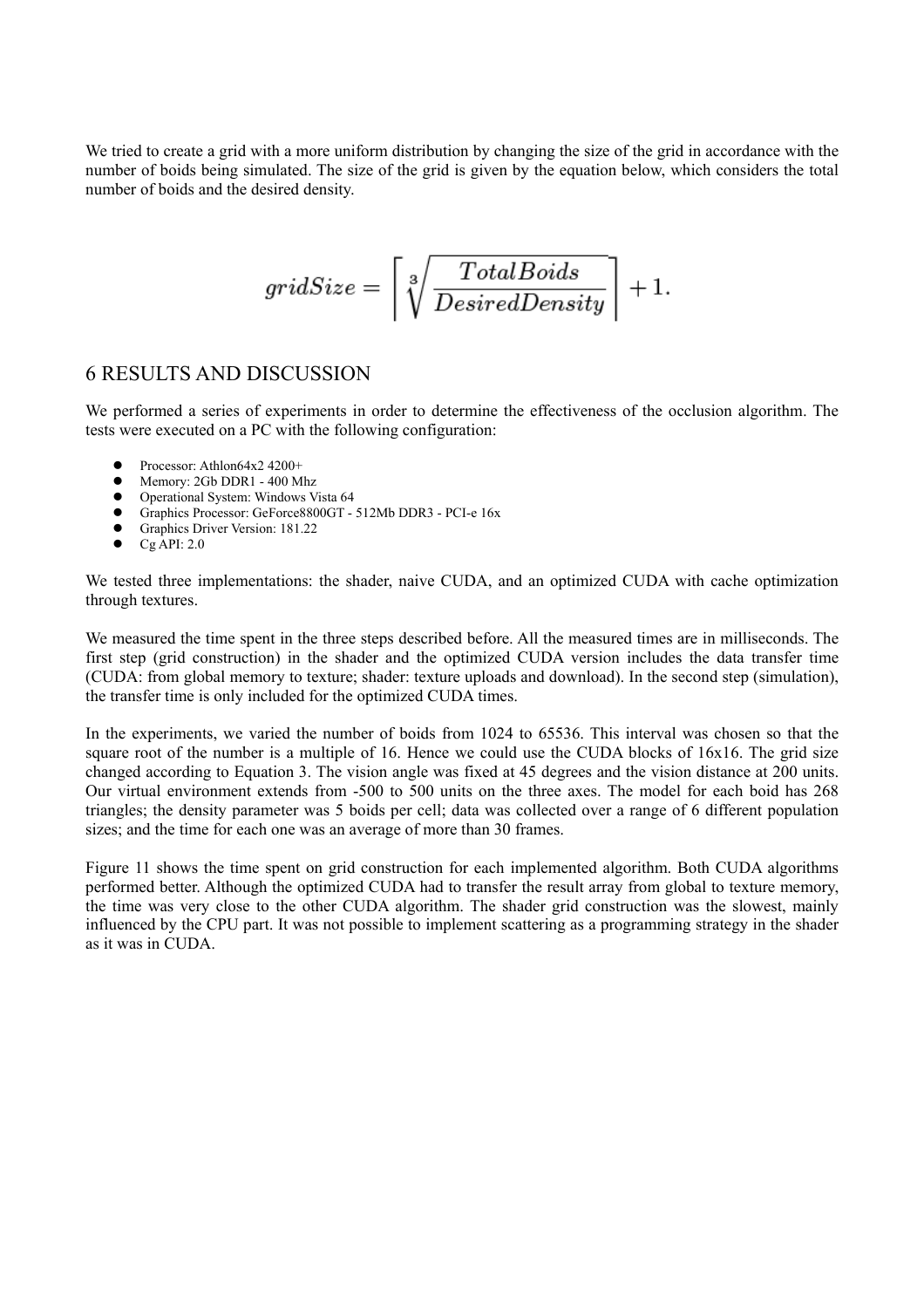

Fig. 11. Grid construction times: shader construction time is greater since it was executed on the CPU.

In Figures 12, 13, and 14 we can see the total simulation times for the three implementations with and without visibility culling. All of them show a significant gain when using visibility culling. The biggest improvement can be seen in the shader implementation.



Simulation Time - Shader

Fig. 12. Simulation time for the GPGPU implementation.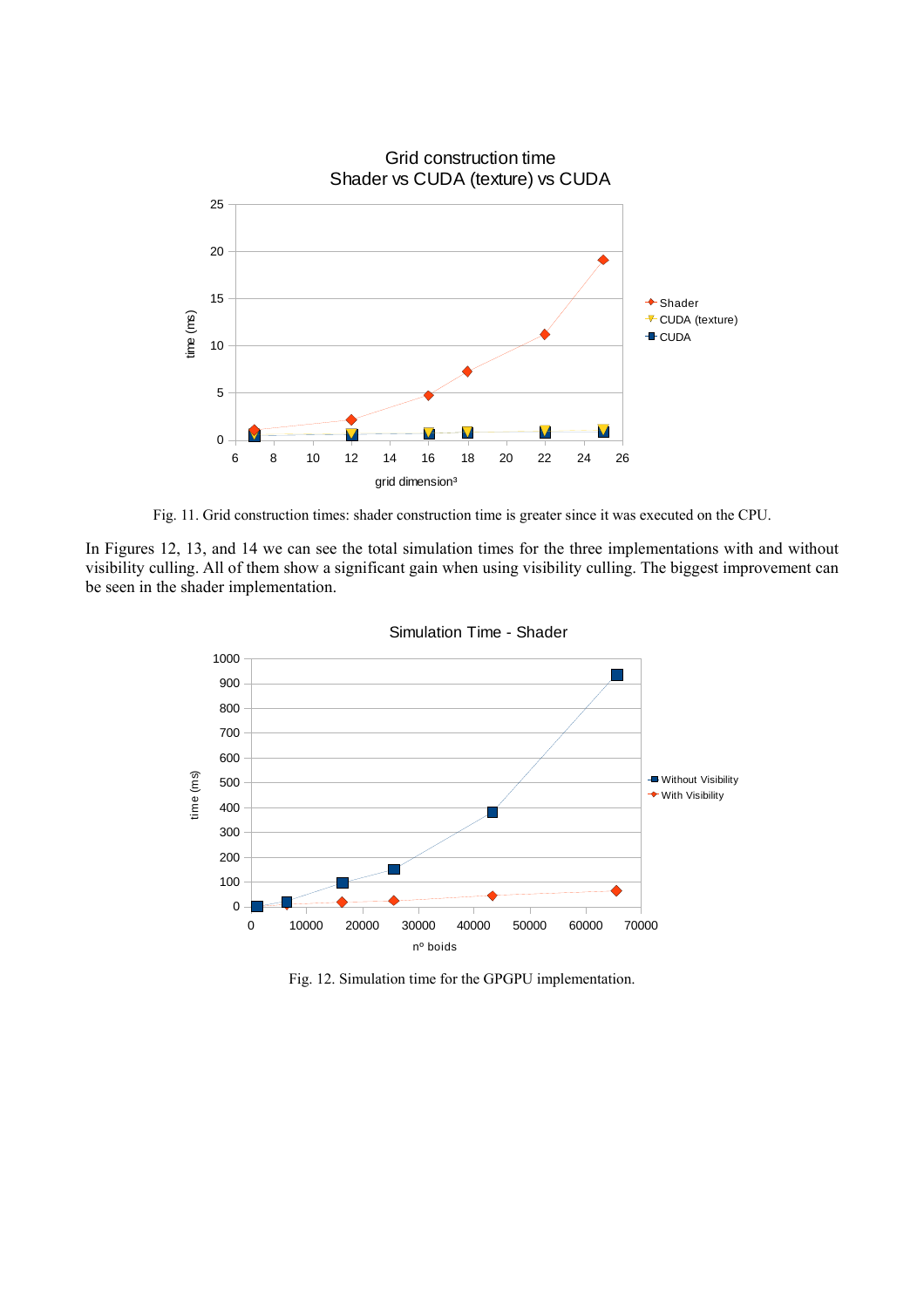

Fig.13. Simulation time for the CUDA with global memory implementation.



Simulation Time - CUDA (texture)

Fig. 14. Simulation time for the CUDA with texture memory implementation.

Figure 15 shows the total time for the three implementations with visibility culling. Comparing only the CUDA implementations, we can say that the use of texture as a cached memory worked well because the time spent decreased slightly. But among the three implementations, the shader gave the best performance, running more than three times faster than CUDA for a large number of boids.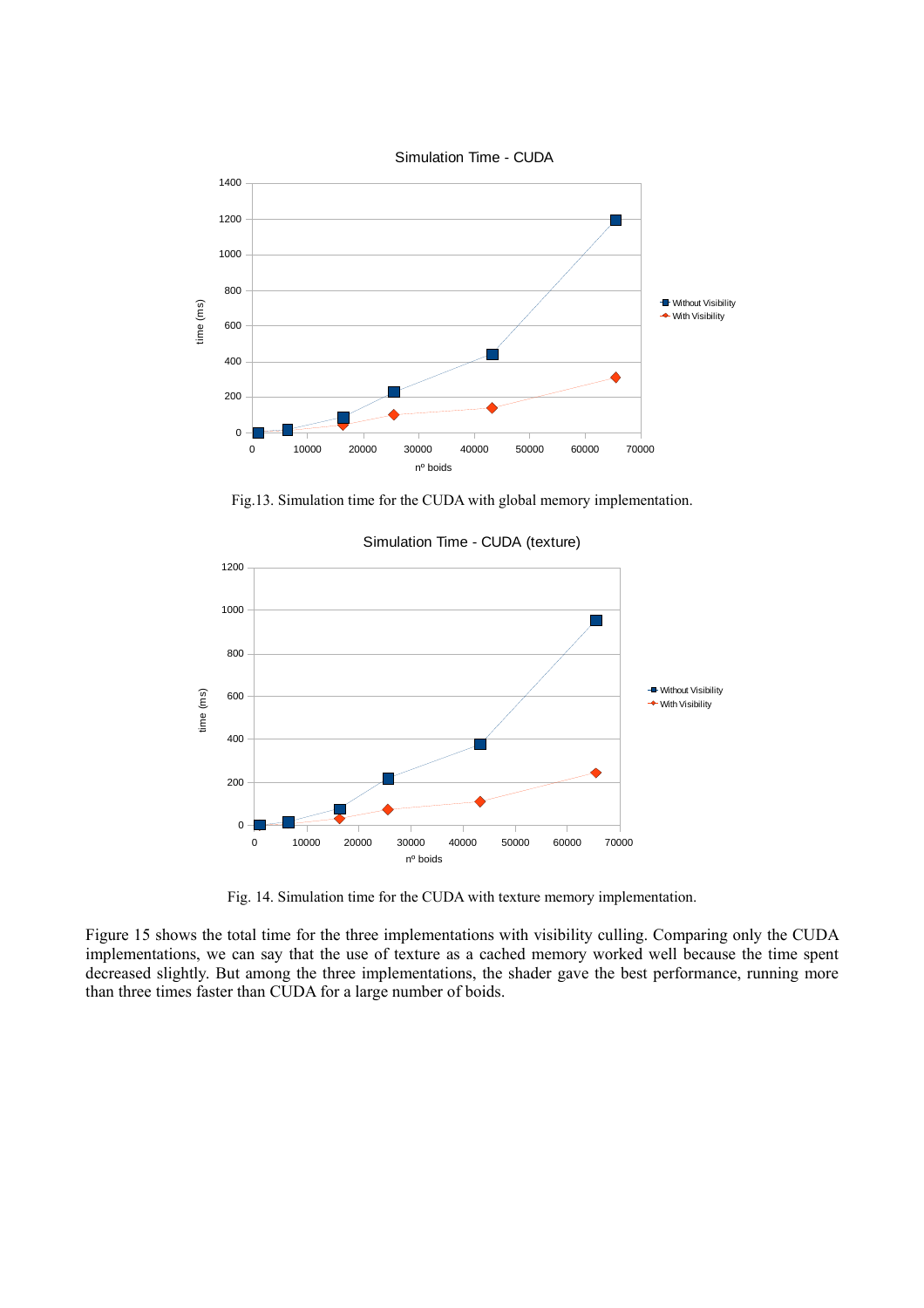

Fig. 15. Total simulation times (grid+simulation) with visibility culling.

Considering all the results, we can say that grid construction is very effective in the CUDA implementation, while simulation is faster in the shader implementation. Thus, the best of both worlds would be the CUDA grid construction with a shader simulation.

When simulating boids, the expected result is a believable group simulation. However, after we turned on the visibility estimation, the simulation diverged from the behavior of the original Reynolds algorithm. This was expected, since we changed the dynamic parameters of the system. However, very similar results were obtained by adjusting the steering constants. With the new parameters we achieved a reasonable simulation with a speedup of more than three times the update rate. Since most crowd models usually require a lot of tweaking, we do not see this as a real concern. Figure 16 shows one example of a simulation with 20164 boids. A video of this simulation can be seen at http://www.youtube.com/watch?v=xM9DHHBqBCk.



Fig. 16. Simulation example with 20164 boids.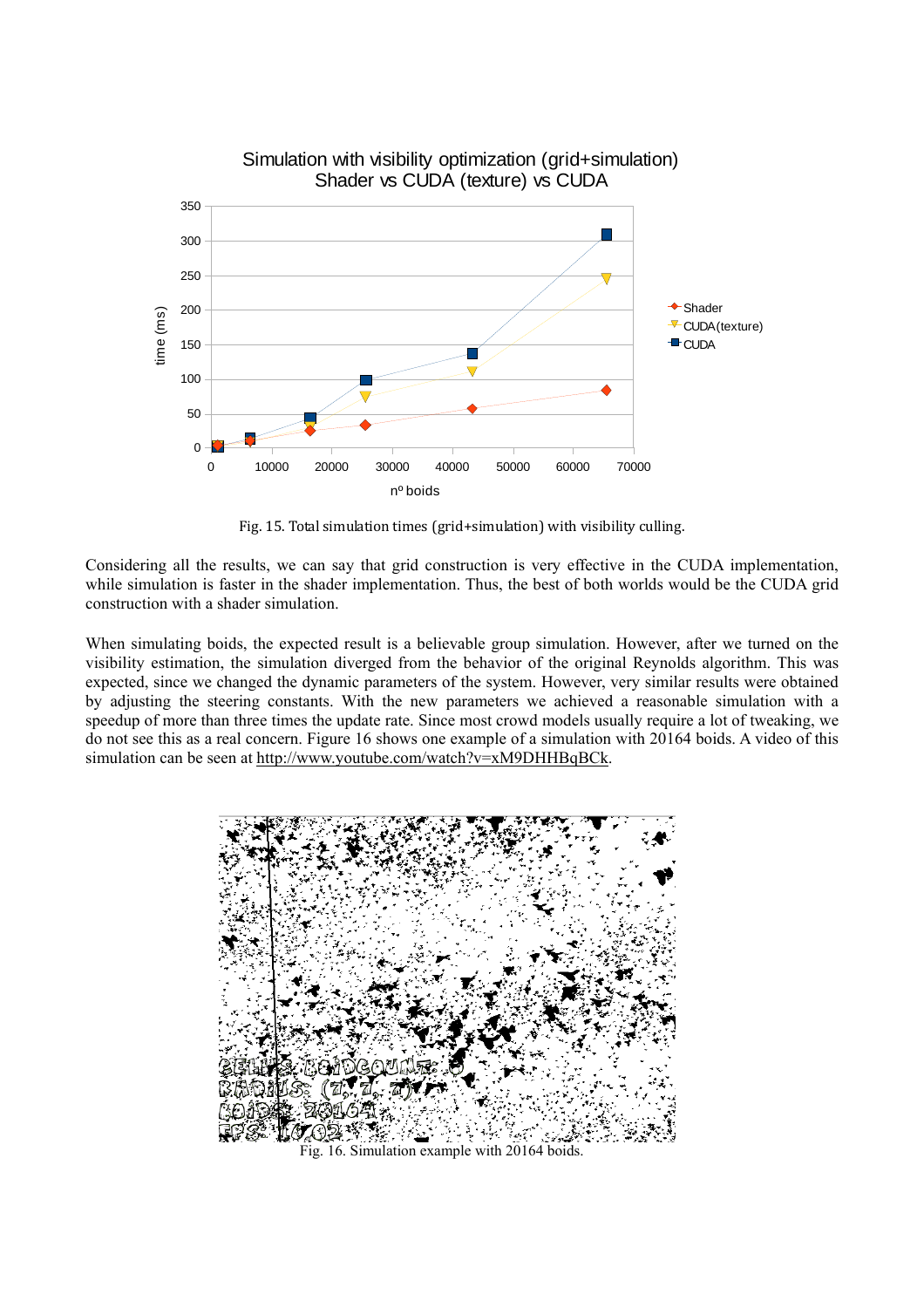# 7 CONCLUSIONS AND FUTURE WORK

In this article we presented an extension of the boids algorithm to optimize neighbor-search by using visibility estimation. This extension was implemented on GPU using both GPGPU (shader) techniques and CUDA. The experimental results show that visibility culling can be very effective in reducing the total complexity in the simulation of large groups. When comparing different implementations of the algorithm, the CUDA version performed better than the GPGPU for grid construction. But considering the total time, the GPGPU version was significantly faster, mainly when our extension was included, even though the grid was constructed on the CPU. This means that the gain achieved by using the visibility estimation is bigger than the overhead for generating the grid on the CPU.

In the future, we would like to implement some optimizations such as using a linked list structure for cache access and using a 2D texture for encoding the grid structure instead of a 3D texture. We would especially like to develop a CUDA implementation using the much faster shared memory. On the algorithm side, we think that evaluating other strategies for occlusion estimation and to search for the nearest boids may provide more light on the subject.

### ACKNOWLEDGMENTS

This work was partially supported by CNPq (National Council for Scientific and Technological Development - Brazil) and Fapemig (Research Support Foundation of the State of Minas Gerais - Brazil).

### References

Breitbart, J. 2008. Case studies on GPU usage and data structure design. Master's thesis, Universität Kassel.

Chiara, R.D., Erra, U., Scarano, V., and Tatafiore, M. 2004. Massive simulation using GPU of a distributed behavioral model of a flock with obstacle avoidance. In *Vision Modeling and Visualization* (VMV), 233–240.

Cohen-Or, D., Chrysanthou, Y., and Silva, C. 2003. A survey of visibility for walkthrough applications. *IEEE Trans. Visualization and Computer Graphics 9*, 3 (July-Sept.), 412–431.

Courty, N. and Musse, S.R. 2005. Simulation of large crowds in emergency situations including gaseous phenomena. In *Proceedings of the Computer Graphics International* (CGI '05), IEEE, 206–212.

Drone, S. 2007. Real-time particle systems on the GPU in dynamic environments. In *Proceedings of the International Conference on Computer Graphics and Interactive Techniques* (SIGGRAPH'07), ACM, New York, 80–96.

Halfhill, T. 2008, Parallel Processing With Cuda. Microprocessor, In *Proceedings of the 2008 Symposium on Interactive 3D Graphics and Games*, 89–97.

Harris, M. and Buck, I. 2005. *GPU Gems 2 – Programming Techniques for High-Performance Graphics and General-Purpose Computation*. Addison Wesley, 547–555.

Klosowski, J.T. and Silva, C.T. 2000. The prioritized layered projection algorithm for visible set estimation. IEEE *IEEE Trans. Visualization and Computer Graphics 6*, 2, 108– 123.

Kolb, A., Latta, L., and Rezk-Salama, C. 2004. Hardware based simulation and collision detection for large particle systems. In *Proceedings of the ACM SIGGRAPH/EUROGRAPHICS Conference on Graphics Hardware,* ACM, New York, 123–131.